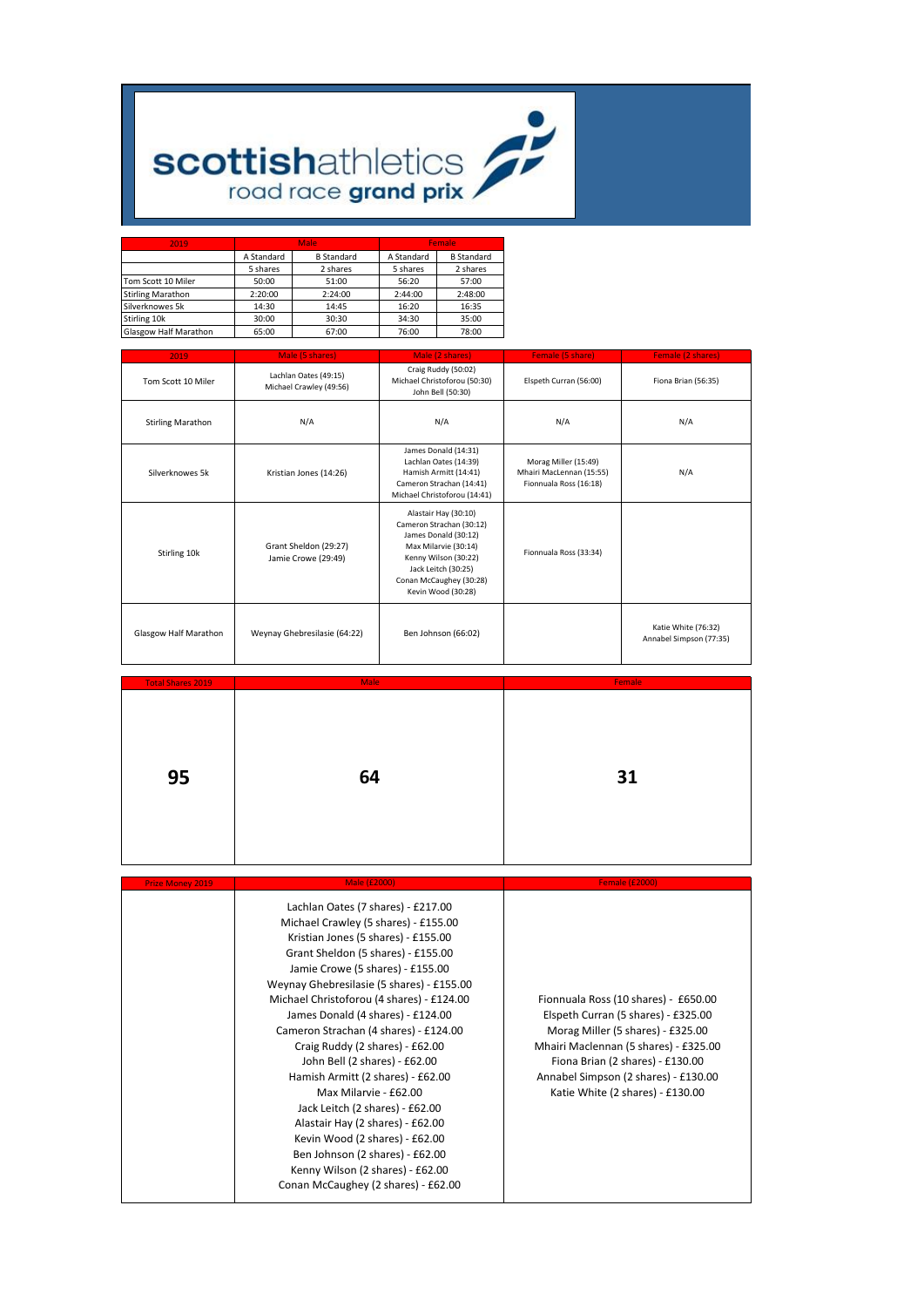

|                | <b>MEN</b>           |                               | <b>Tom Scott</b><br>10 miles |                     | <b>Stirling</b><br><b>Marathon</b> |                       | <b>Self</b><br><b>Transcendence</b><br>5km |                     | <b>Stirling</b><br>10km |                     | <b>Great Scottish</b><br>Run<br><b>Half Marathon</b> |                     | т<br>О         |
|----------------|----------------------|-------------------------------|------------------------------|---------------------|------------------------------------|-----------------------|--------------------------------------------|---------------------|-------------------------|---------------------|------------------------------------------------------|---------------------|----------------|
|                |                      |                               |                              | <b>1st April</b>    | 29th April                         |                       | <b>4th May</b>                             |                     | 10th September          |                     | 30th September                                       |                     | Ŧ              |
|                |                      |                               | A                            | B                   | A                                  | B                     | $\overline{A}$                             | B                   | A                       | B                   | $\overline{A}$                                       | B.                  | А              |
|                | <b>NAME</b>          | <b>CLUB</b>                   | <b>Sub</b><br>50:00          | <b>Sub</b><br>51:00 | Sub<br>2:20:00                     | <b>Sub</b><br>2:24:00 | <b>Sub</b><br>14:30                        | <b>Sub</b><br>14:45 | <b>Sub</b><br>30:00     | <b>Sub</b><br>30:30 | <b>Sub</b><br>65:00                                  | <b>Sub</b><br>67:00 |                |
|                |                      |                               |                              |                     |                                    |                       |                                            |                     |                         |                     |                                                      |                     |                |
| $\mathbf{1}$   | Lachlan Oates        | <b>Shettleston Harriers</b>   | 5                            |                     |                                    |                       |                                            | $\overline{2}$      |                         |                     |                                                      |                     | 7              |
| $\overline{2}$ | Michael Crawley      | Costorphine AAC               | 5                            |                     |                                    |                       |                                            |                     |                         |                     |                                                      |                     | 5              |
| 3              | Kristian Jones       | Dundee Hawkhill Harriers      |                              |                     |                                    |                       |                                            | 5                   |                         |                     |                                                      |                     | 5              |
| $\overline{4}$ | <b>Grant Sheldon</b> | <b>Cambuslang Harriers</b>    |                              |                     |                                    |                       |                                            |                     | 5                       |                     |                                                      |                     | 5              |
| 5              | Jamie Crowe          | Central AC                    |                              |                     |                                    |                       |                                            |                     | 5                       |                     |                                                      |                     | 5              |
| 6              | Weynay Ghebresilasie | <b>Shettleston Harriers</b>   |                              |                     |                                    |                       |                                            |                     |                         |                     | 5                                                    |                     | 5              |
| $\overline{7}$ | Michael Christoforou | Edinburgh AC                  |                              | $\overline{2}$      |                                    |                       |                                            | $\overline{2}$      |                         |                     |                                                      |                     | 4              |
| 8              | James Donald         | Dundee Hawkhill Harriers      |                              |                     |                                    |                       |                                            | $\overline{2}$      |                         | $\overline{2}$      |                                                      |                     | 4              |
| 9              | Cameron Strachan     | Metro Aberdeen                |                              |                     |                                    |                       |                                            | $\overline{2}$      |                         | $\overline{2}$      |                                                      |                     | 4              |
| 10             | Craig Ruddy          | Inverclyde AC                 |                              | $\overline{2}$      |                                    |                       |                                            |                     |                         |                     |                                                      |                     | $\overline{2}$ |
| 11             | John Bell            | Inverciyde AC                 |                              | $\overline{2}$      |                                    |                       |                                            |                     |                         |                     |                                                      |                     | $\overline{2}$ |
| 12             | Hamish Armitt        | Giffnock North AAC            |                              |                     |                                    |                       |                                            | $\overline{2}$      |                         |                     |                                                      |                     | $\overline{2}$ |
| 13             | Max Milarvie         | Victoria Park City of Glasgow |                              |                     |                                    |                       |                                            |                     |                         | $\overline{2}$      |                                                      |                     | $\overline{2}$ |
| 14             | Jack Leitch          | <b>Edinburgh University</b>   |                              |                     |                                    |                       |                                            |                     |                         | $\overline{2}$      |                                                      |                     | $\overline{2}$ |
| 15             | Alastair Hay         | Central AC                    |                              |                     |                                    |                       |                                            |                     |                         | $\overline{2}$      |                                                      |                     | $\overline{2}$ |
| 16             | Kevin Wood           | Fife AC                       |                              |                     |                                    |                       |                                            |                     |                         | $\overline{2}$      |                                                      |                     | $\overline{2}$ |
| 17             | Ben Johnson          | <b>Shettleston Harriers</b>   |                              |                     |                                    |                       |                                            |                     |                         |                     |                                                      | $\overline{2}$      | $\overline{2}$ |
| 18             | Kenny Wilson         | Moray RR                      |                              |                     |                                    |                       |                                            |                     |                         | $\overline{2}$      |                                                      |                     | $\overline{2}$ |
| 19             | Conan McCaughey      | Central AC                    |                              |                     |                                    |                       |                                            |                     |                         | $\overline{2}$      |                                                      |                     | $\overline{2}$ |

**Total Shares (currently) = 64**

One Share (currently) =  $£ 31$